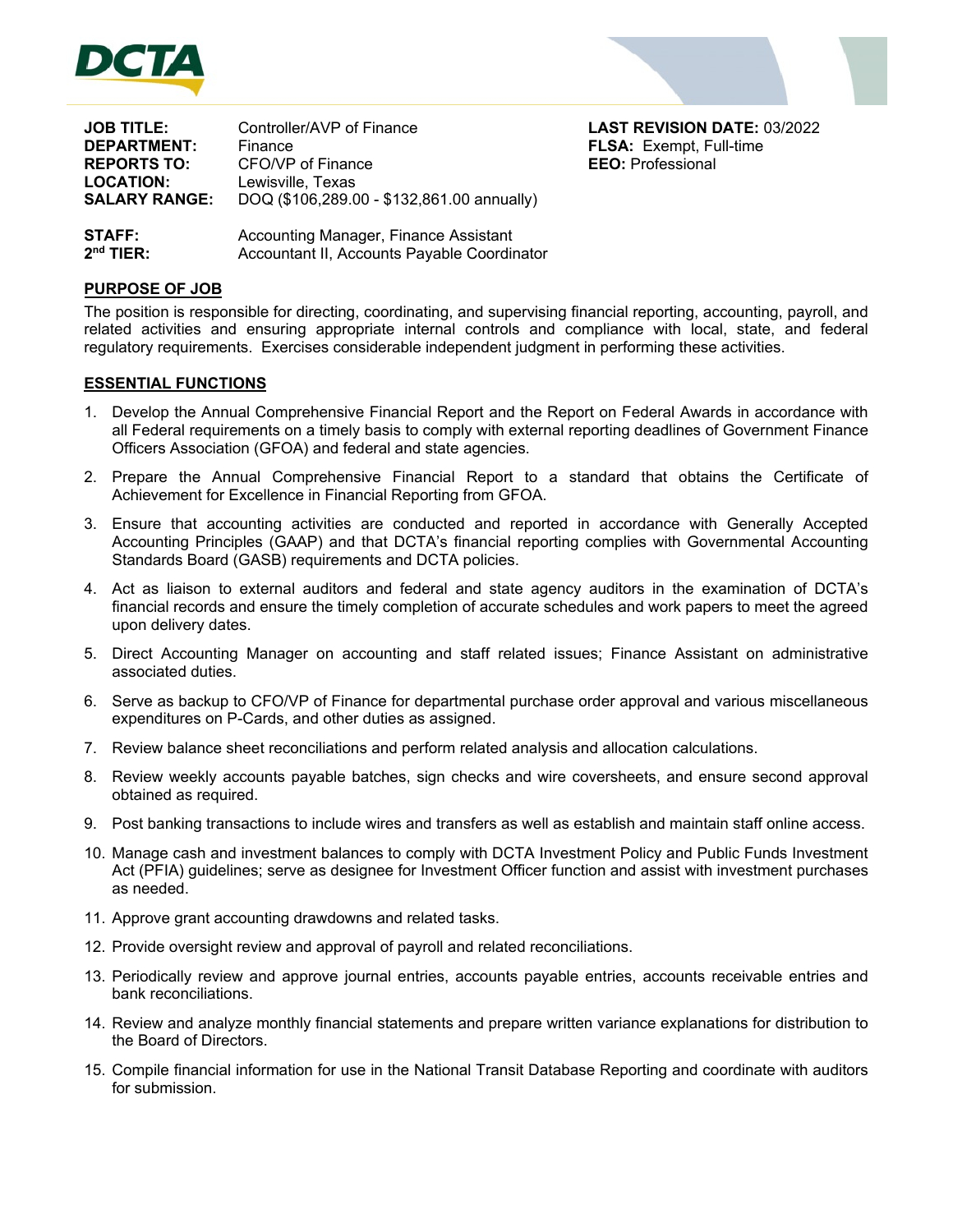

- 16. Serve as Finance liaison in projects with other DCTA departments and third-party contractors.
- 17. Review financial reports for other DCTA staff using DCTA's financial software and COGNOS report writing software.
- 18. Manage Finance department software upgrades or implementations as well as related staff access in conjunction with the Information Technology department.
- 19. Ensure that written accounting policies exist and are updated to provide for strong internal controls to allow for safeguarding of DCTA's assets, accurate and timely reporting of financial data, and the early detection of errors and omissions. Review and analyze agency accounting procedures for conformance with laws, regulations and accepted accounting practice and recommend improvements to ensure compliance.
- 20. Assist in the preparation and review of Official Statements for bond issuance.
- 21. Responsible for recruiting, supervising and maintaining a well-trained and skilled staff.
- 22. Perform other duties or projects of similar nature and level as assigned.

## **REQUIREMENTS TO PERFORM WORK**

**Education & Experience:** (Any equivalent combination of education and experience)

- Bachelor's degree in Business Administration or related field with special emphasis in accounting. Master's degree preferred.
- Seven (7) years progressively responsible experience in governmental accounting (local government experience preferred), with minimum of two (2) years of supervisory experience.
- Certified Public Accountant (CPA) or Certified Government Finance Officer (CGFO) designation required.

*Special Requirements: Hold a current valid Texas Driver's License, or be able to obtain one upon entry into the position.* 

### **Knowledge of:**

- Directly responsible for preparation of Comprehensive Annual Financial Report in previous position(s).
- Extensive knowledge of governmental fund reporting, and accounting principles, rules and regulations (GASB, GAAP).
- Microsoft Office suite including Word, Outlook, PowerPoint; intermediate Excel skills required.
- Experience with Superion ONESolution Finance and/or COGNOS report writing software highly preferred.
- Knowledge of UKG/Kronos payroll system preferred.
- Knowledge of 1099-misc reporting required.

#### **Ability to:**

- Display positive interpersonal skills to include tact, listening, stewardship, building community, and foresight.
- Demonstrate a professional level of expertise and high level of discretion and judgment in execution of duties.
- Work independently to perform a variety of functions and manage multiple projects at one time while working in a dynamic environment with changing priorities to meet established deadlines.
- Act responsibility and ethically when working with sensitive financial information.
- Be adept in oral and written communications in a proactive manner.
- Establish cooperative working relationships and communicate effectively and sensitively with staff, as well as internal and external customers.
- Think independently and provide self-direction, solve various problems, and make informed rational decisions.
- Capacity for high-level detail in review and reconciliation functions.
- Exhibit strong problem-solving skills and exceptional customer service orientation.